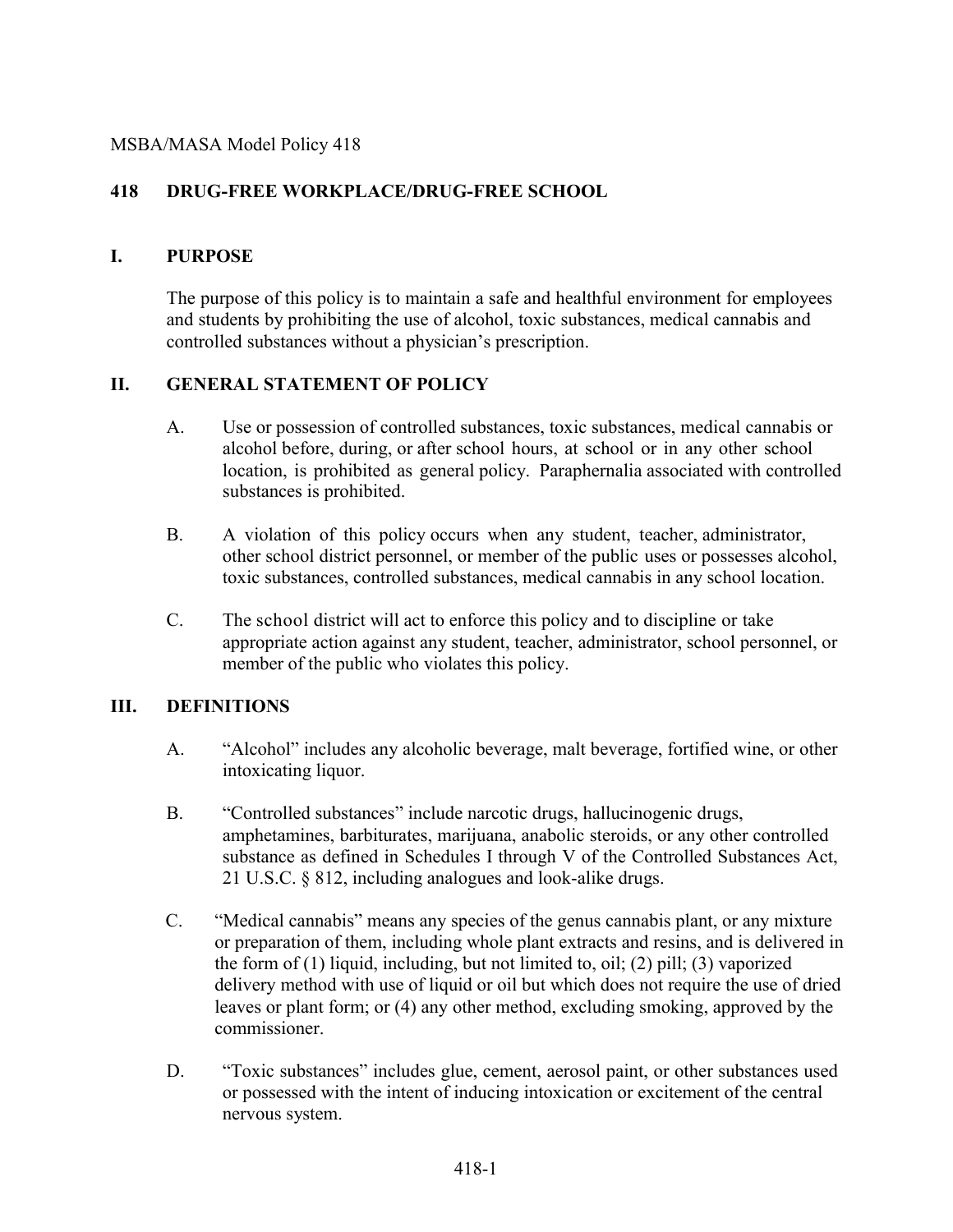- E. "Use" includes to sell, buy, manufacture, distribute, dispense, possess, use, or be under the influence of alcohol and/or controlled substances, whether or not for the purpose of receiving remuneration or consideration.
- F. "Possess" means to have on one's person, in one's effects, or in an area subject to one's control.
- G. "School location" includes any school building or on any school premises; in any school-owned vehicle or in any other school-approved vehicle used to transport students to and from school or school activities; off school property at any schoolsponsored or school-approved activity, event, or function, such as a field trip or athletic event, where students are under the jurisdiction of the school district; or during any period of time such employee is supervising students on behalf of the school district or otherwise engaged in school district business.

### **IV. EXCEPTIONS**

- A. A violation of this policy does not occur when a person brings onto a school location, for such person's own use, a controlled substance except medical cannabis, which has a currently accepted medical use in treatment in the United States and the person has a physician's prescription for the substance. The person shall comply with the relevant procedures of this policy.
- B. A violation of this policydoes not occur when a person possesses an alcoholic beverage in a school location when the possession is within the exceptions of Minn. Stat. § 624.701, Subd. 1a (experiments in laboratories; pursuant to a temporary license to sell liquor issued under Minnesota laws or possession after the purchase from such a temporary license holder).

### **V. PROCEDURES**

- A. Students who have a prescription from a physician for medical treatment with a controlled substance, except medical cannabis, must comply with the school district's student medication policy.
- B. Employees who have a prescription from a physician for medical treatment with a controlled substance, except medical cannabis, are permitted to possess such controlled substance and associated necessary paraphernalia, such as an inhaler or syringe. The employee must inform his or her supervisor. The employee may be required to provide a copy of the prescription.
- C. Each employee has access to the Drug-Free Workplace/Drug-Free School policy located on the District's website and it shall be each employee's responsibility to understand and adhere to the policy.
- D. Employees are subject to the school district's drug and alcohol testing policies and procedures.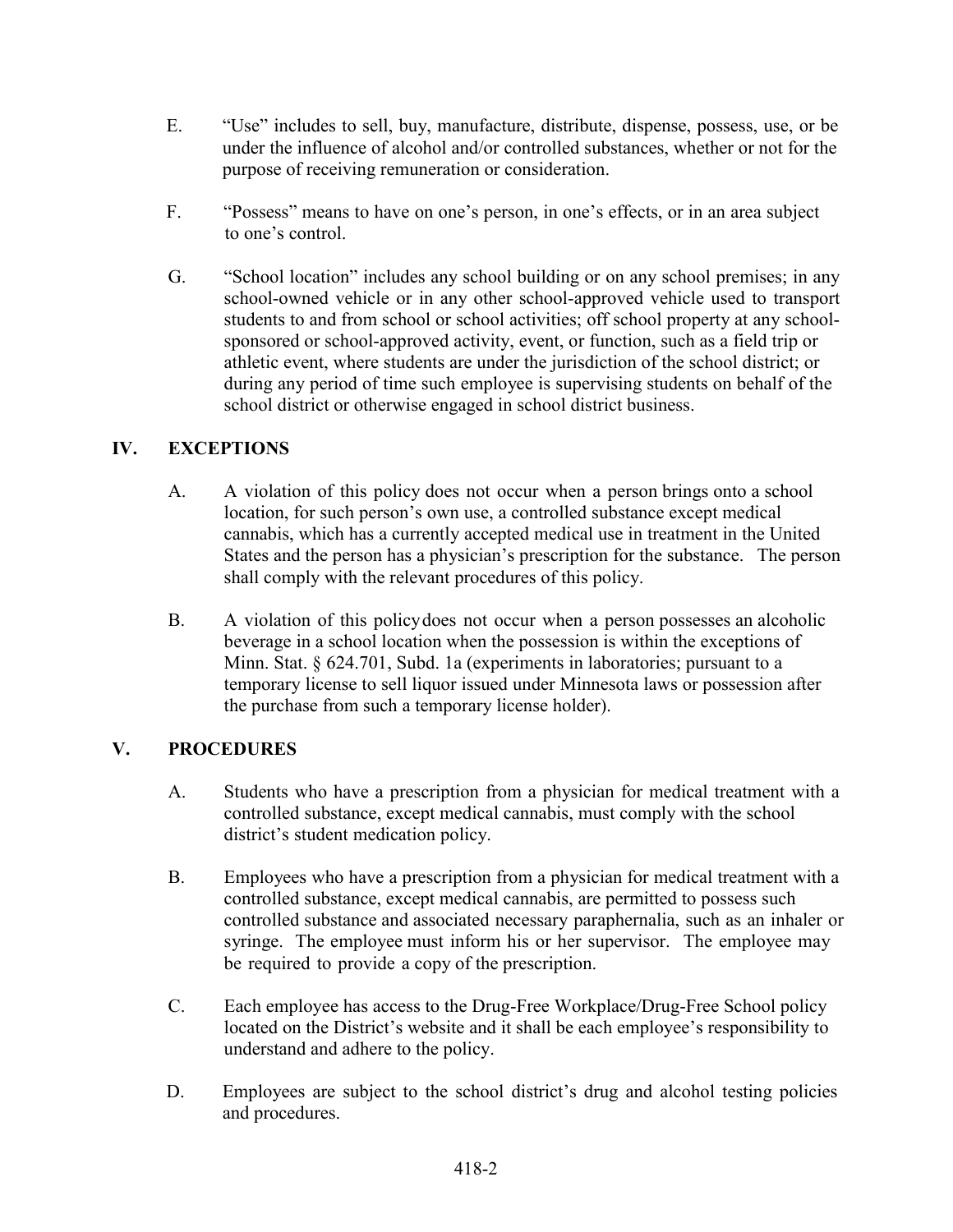- E. Members of the public are not permitted to possess controlled substances in a school location except with the express permission of the superintendent.
- F. No person is permitted to possess or use medical cannabis on a school bus or van' or on the grounds of any preschool or primary or secondary school; or on the grounds of any child card facility.
- G. Possession of alcohol on school grounds pursuant to the exceptions of Minn. Stat. § 624.701, Subd. 1a, shall be by permission of the school board only. The applicant shall apply for permission in writing and shall follow the school board procedures for placing an item on the agenda.

# **VI. ENFORCEMENT**

- A. Students
	- 1. A student who violates the terms of this policy shall be subject to discipline in accordance with the school district's discipline policy. Such discipline may include suspension or expulsion from school.
	- 2. The student may be referred to a drug or alcohol assistance or rehabilitation program and/or to law enforcement officials when appropriate.
- B. Employees
	- 1. As a condition of employment in any federal grant, each employee who is engaged either directly or indirectly in performance of a federal grant shall abide by the terms of this policy and shall notify his or her supervisor in writing of his or her conviction of any criminal drug statute for a violation occurring in any of the places listed above on which work on a school district federal grant is performed, no later than five (5) calendar days after such conviction. Conviction means a finding of guilt (including a plea of nolo contendere) or imposition of sentence, or both, by any judicial body charged with the responsibility to determine violations of the federal or state criminal drug statutes.
	- 2. An employee who violates the terms of this policy is subject to disciplinary action, including nonrenewal, suspension, termination, or discharge as deemed appropriate by the school board.
	- 3. In addition, any employee who violates the terms of this policy may be required to satisfactorily participate in a drug and/or alcohol abuse assistance or rehabilitation program approved by the school district. Any employee who fails to satisfactorily participate in and complete such a program is subject to nonrenewal, suspension, or termination as deemed appropriate by the school board.